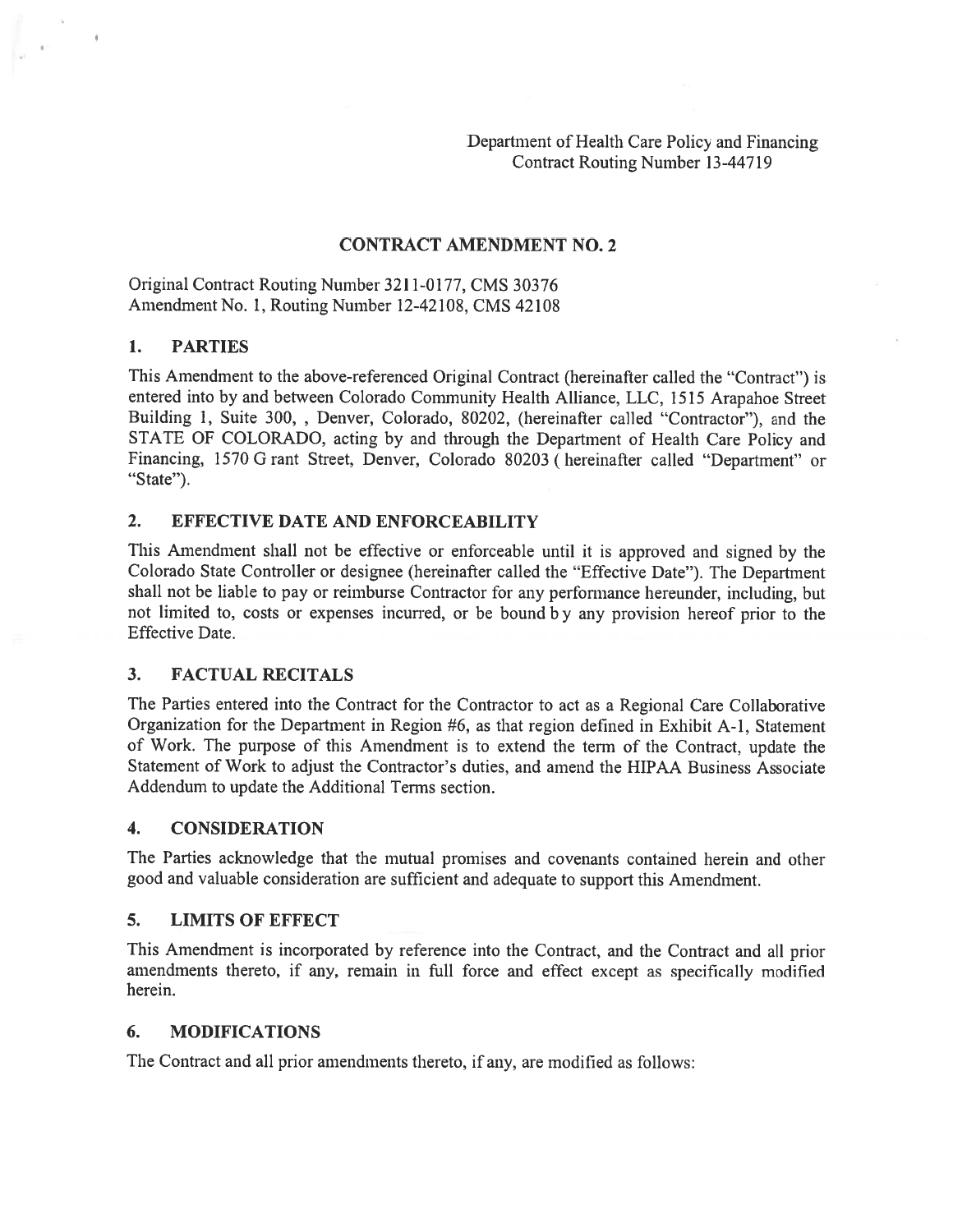### A. Section 5, Term and Early Termination, Subsection A, Initial Term-Work Commencement, is hereby deleted in its entirety and replaced with the following:

A. The Parties' respective performances under this Contract shall commence on the the Effective Date. This Contract shall expire on June 30, 2013, unless sooner terminated or further extended as specified elsewhere herein.

## B. HIPAA Business Associate Addendum, Attachment A, Section 6, Additional Terms, is hereby deleted in its entirety and replaced with the following:

The Contractor shall notify the Department, in writing, thirty (30) days prior to executing <sup>a</sup> contract with <sup>a</sup> subcontractor which meets the definition of business associate under HIPAA. The contract with the subcontractor shall include the provision of <sup>a</sup> business associate agreemen<sup>t</sup> (BAA) which outlines the necessary safeguards that the subcontractor must have in <sup>p</sup>lace to protect confidentiality, integrity and availability of Department PHI. The Department retains the right to reques<sup>t</sup> <sup>a</sup> copy of the subcontractor's information security <sup>p</sup>lan at any time.

The Contractor is expected to coordinate care and services with BHOs, SEPs, and any other business associate of the Department that is contracted with the State to provide health care services, suppor<sup>t</sup> services, case management, and/or care coordination to Medicaid recipients as par<sup>t</sup> of the ACC. The Contractor is expected to share data with these entities necessary to perform comprehensive care coordination as outlined in the Contract. Only the minimum dataset necessary to effectuate the task or goals may be shared with these entities.

## C. Exhibit A-i, Section 3.2, Client Contact Responsibilities, Subsection 3.2.3, is hereby deleted in its entirety and replaced with the following:

3.2.3 The Contractor shall assist any RCCO member who contacts the Contractor, including RCCO members not in the Contractor's region who need assistance with contacting his/her PCMP and/or RCCO. The Department will provide data to the RCCO on all ACC members for this purpose. If the member does not have <sup>a</sup> PCMP, the Contractor shall assist the client in identifying <sup>a</sup> PCMP and making that selection with the enrollment broker.

#### B. Exhibit A-i, Section 7.2, Expansion Phase Performance Metrics, Subsection 7.2.2, is hereby deleted in its entirety and replaced with the following:

7.2.2. The Department will use three performance targets to measure the Contractor during the first year of the Expansion Phase. The three perfomance targets will be Emergency Room Visits per 1,000 Full Time Enrollees (FTEs), Hospital Readmissions per 1,000 FTEs, and Outpatient Service Utilization of MRIs and CT Scans per 1,000 FTEs. The performance target goals will be the same as those described in the Section 9.2, Incentive Payments. The baseline for all performance targets listed in the following table shall be calculated based on the most recently available twelve (12) month period by the Department utilizing methodology that is fully disclosed to the Contractor in advance, with opportunity for consideration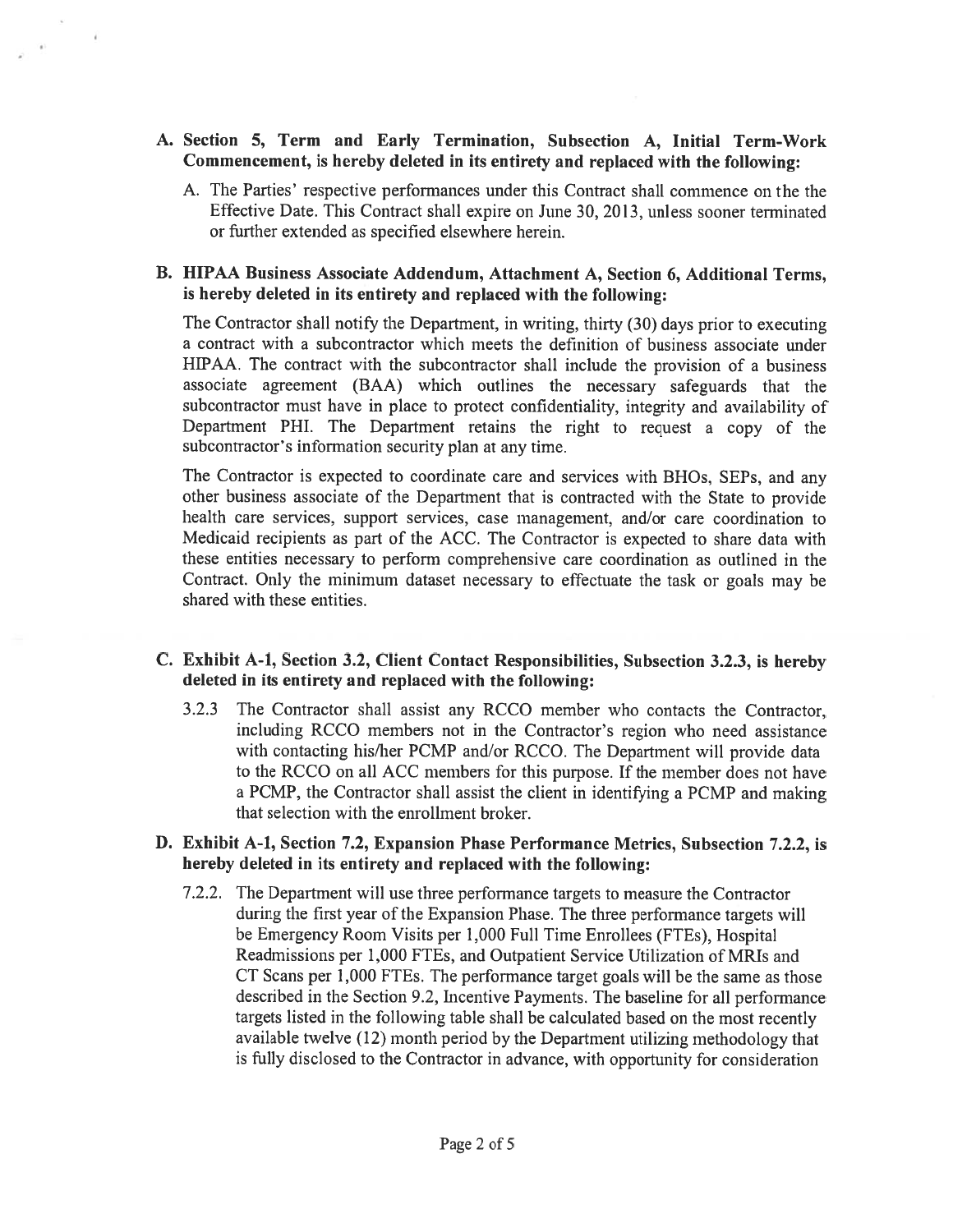of comments submitted by the Contractor prior to finalization of the methodology by the Department.

- E. Exhibit A-i, Section 7.4, Feedback and Innovation, Subsection 7.4.1.6.1 and Subsection 7.4.1.6.2. are hereby deleted in their entirety and replaced with the following:
	- 7.4.6.1 DELIVERABLE: Posted meeting minutes, meeting information for upcoming meetings, and the name and direct <sup>p</sup>hone number of <sup>a</sup> contact person on the Contractor's website.
	- 7.4.6.2 DUE: Ten (10) business days from the date of the meeting.
- F. Exhibit A-i, Section 9.2, Incentive Payment Program, Subsection 9.2.2.1, Incentive Payment Table, is hereby deleted in its entirety and replaced with the following:

|  | <b>Measurement Area</b>                                                     | <b>Performance Target</b><br><b>Percentage Improvement</b>                                                                                        | <b>Total Incentive Payment</b>             |
|--|-----------------------------------------------------------------------------|---------------------------------------------------------------------------------------------------------------------------------------------------|--------------------------------------------|
|  | A. Emergency Room Visits<br>per 1,000 Full Time<br>Enrollees (FTEs)         | Level 1 Target: Total Emergency<br>Room Visits reduced at least 1.0%<br>and less than 5.0% below baseline                                         | Level 1 Target: 66% of the Full<br>Amount  |
|  |                                                                             | Level 2 Target: Total Emergency<br>Room Visits reduced between 5.0%                                                                               | Level 2 Target: 100% of the Full<br>Amount |
|  |                                                                             | or more below baseline                                                                                                                            | Full Amount: \$0.33 PMPM                   |
|  | B. Hospital Re-admissions<br>per 1,000 FTEs                                 | Level 1 Target: Total Hospital Re-<br>admissions reduced at least 1.0%<br>and less than 5.0% below baseline                                       | Level 1 Target: 66% of the Full<br>Amount  |
|  |                                                                             | Level 2 Target: Total Hospital Re-<br>admissions reduced between 5.0%                                                                             | Level 2 Target: 100% of the Full<br>Amount |
|  |                                                                             | or more below baseline                                                                                                                            | Full Amount: \$0.33 PMPM                   |
|  | C. Outpatient Service<br>Utilization of MRIs and<br>CT scans per 1,000 FTEs | <b>Level 1 Target: Total Outpatient</b><br>Service Utilization of MRIs and CT<br>scans reduced at least 1.0% and less<br>than 5.0% below baseline | Level 1 Target: 66% of the Full<br>Amount  |
|  |                                                                             |                                                                                                                                                   | Level 2 Target: 100% of the Full           |
|  |                                                                             | Level 2 Target: Total Outpatient<br>Service Utilization of MRIs and CT                                                                            | Amount                                     |
|  |                                                                             | scans reduced between 5.0% or<br>more below baseline                                                                                              | Full Amount: \$0.33 PMPM                   |

9.2.2.1. Incentive Payment Table

 $\Delta$ 

# 7. START DATE

This Amendment shall take effect on the later of its Effective Date or July 1, 2012.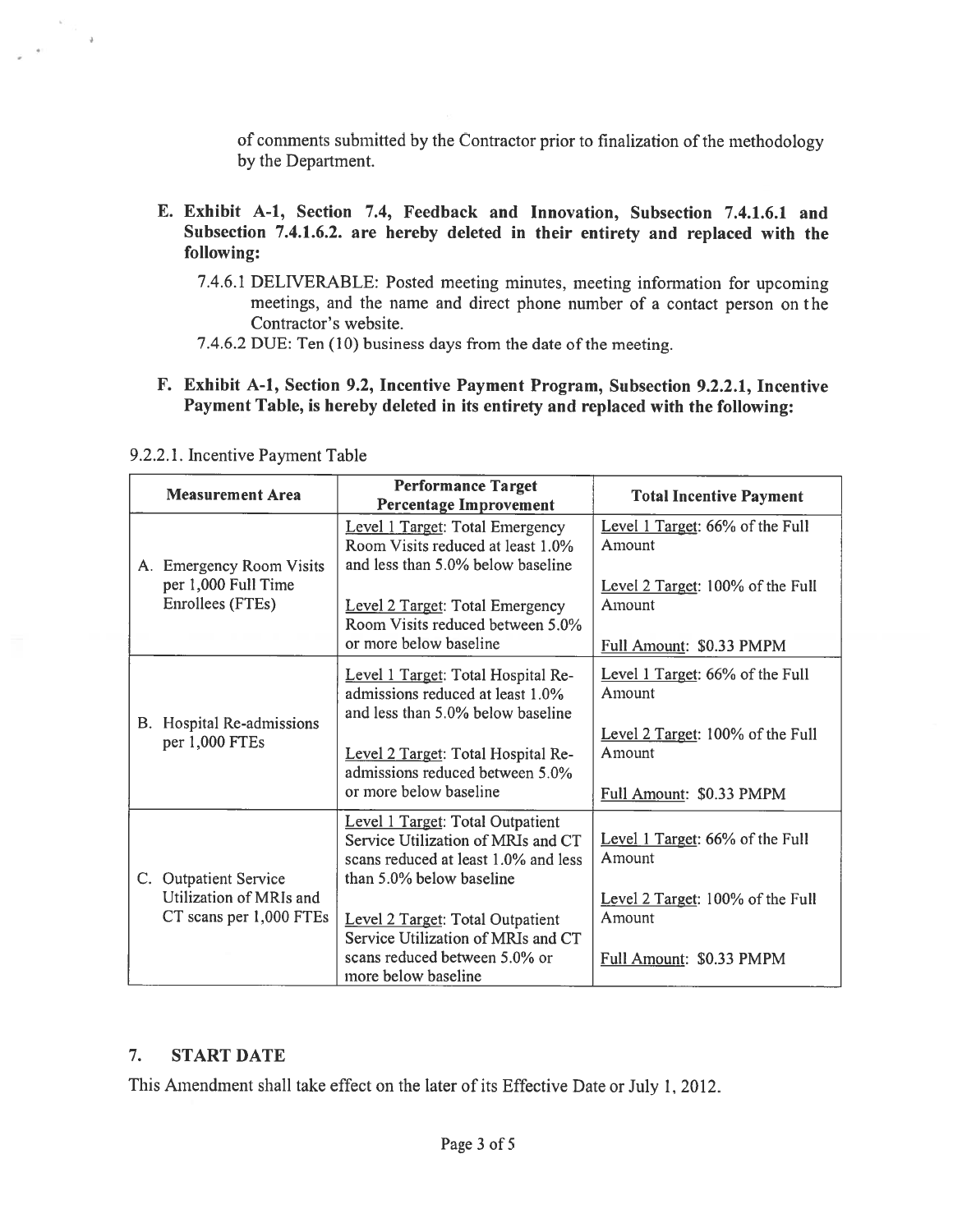# 8. ORDER OF PRECEDENCE

 $S_{\rm S}$   $\rightarrow$ 

Except for the Special Provisions and the HIPAA Business Associate Addendum, in the event of any conflict, inconsistency, variance, or contradiction between the provisions of this Amendment and any of the provisions of the Contract, the provisions of this Amendment shall in all respects supersede, govern, and control. The most recent version of the Special Provisions incorporated into the Contract or any amendment shall always control other provisions in the Contract or any amendments.

# 9. AVAILABLE FUNDS

Financial obligations of the state payable after the current fiscal year are contingent upon funds for that purpose being appropriated, budgeted, or otherwise made available to the Department by the federal government, state governmen<sup>t</sup> and/or grantor.

# REMAINDER OF THIS PAGE INTENTIONALLY LEFT BLANK